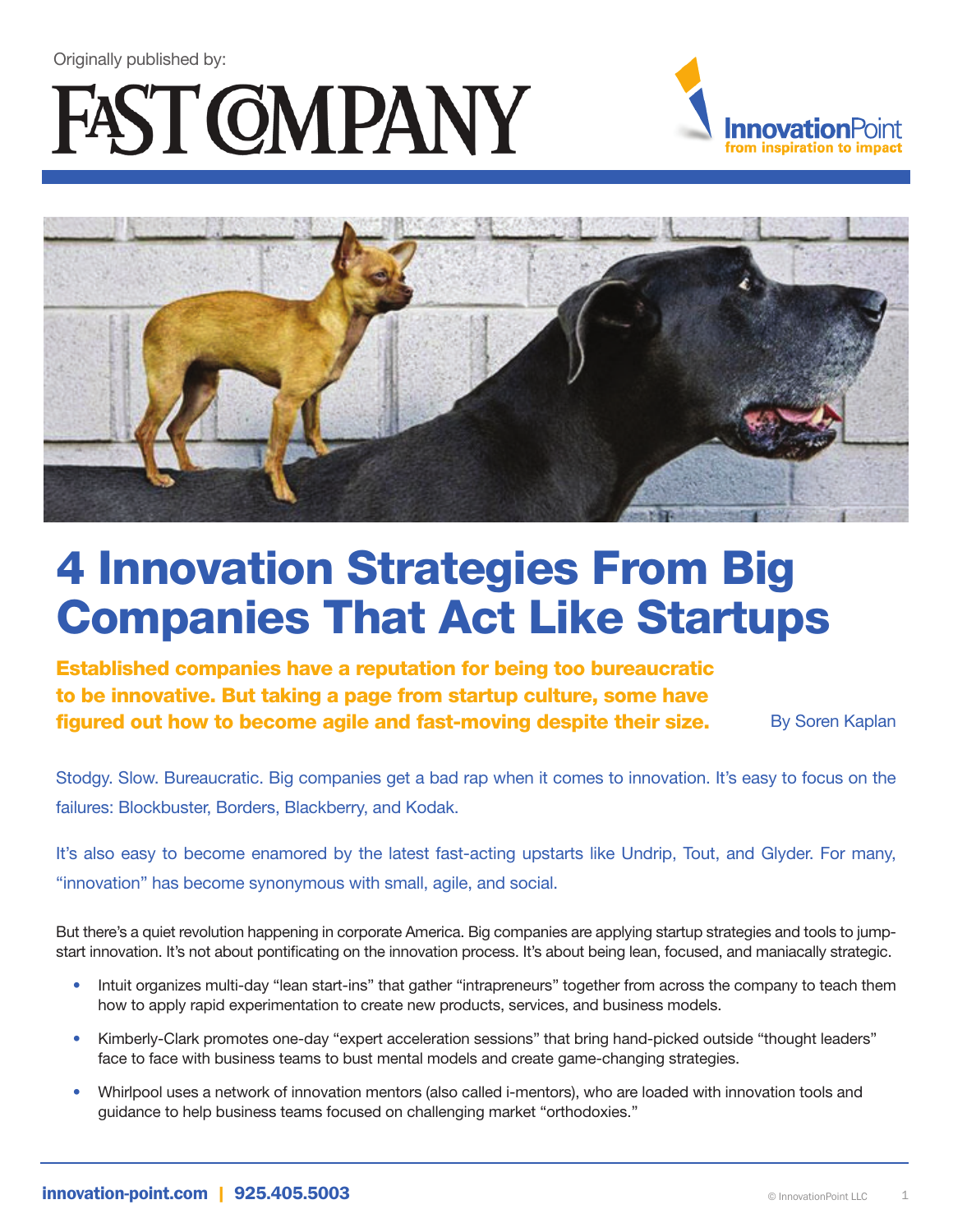# **InnovationPoint** from inspiration to impact

Big companies that behave like small startups focus on two things. First, they accelerate the speed of innovation, just like a Silicon Valley incubator. Second, they give internal businesses and teams an outside-in perspective, similar to the type of reality-checking that comes from advisory boards or venture capitalists.

*Here are four strategies that anyone can use to start-up, start in, or jump-start their innovation:*

#### 1. Follow customers home

Intuit's innovation success is tied to a value for finding and savoring customer surprises—unexpected insights about customer needs, problems, and desired experiences that can't be anticipated or pre-defined. That's why the company does customer "follow-mehomes," where everyone from CEO Brad Smith to engineers and marketers immerse themselves in the customer's natural environment to see how things are working (or not) in the real world.



### 2. Tap outside collaborators

Kimberly-Clark knows that insular thinking is the death knell of teams and organizations. That's why they work with their businesses to define specific problems and opportunities that need a jolt of external insight. They then recruit a small group of "thought leaders" from other companies, universities, startups, or think-tanks to join a collaborative innovation session for a day to lend their expertise. These deep dives deliver strategic and practical insight that would otherwise take months to gather through traditional research.

#### 3. Stay small

Big innovations don't necessarily have to begin by taking big risks or making bet-the-farm investments. Intuit, for example, provides guidance to its "intrepreneurial" teams that they should use the "lean startup" model. It's not about waiting around for senior leadership to sponsor and fund the next big idea but rather rapidly testing ideas to identify the things teams can do to have the biggest impact.



## 4. Use the best, invent the rest

Speed and agility come from realizing we don't have to invent everything ourselves—either the approach or the innovation itself. When going after breakthroughs, it's essential to dismiss the "not invented here" stigma, as Apple learned the hard way with its foray into mobile maps. There's no shortage of tools and templates out there. The strategy is to use the best—like the one-page Business Model Generation tool (from the book with the same name)—and then adapt it or combine it with other approaches that work within the specific company context. Same goes for the innovation itself. The most innovative companies don't always wait to build a new technology themselves—they look outside, find what exists, and then go from there.